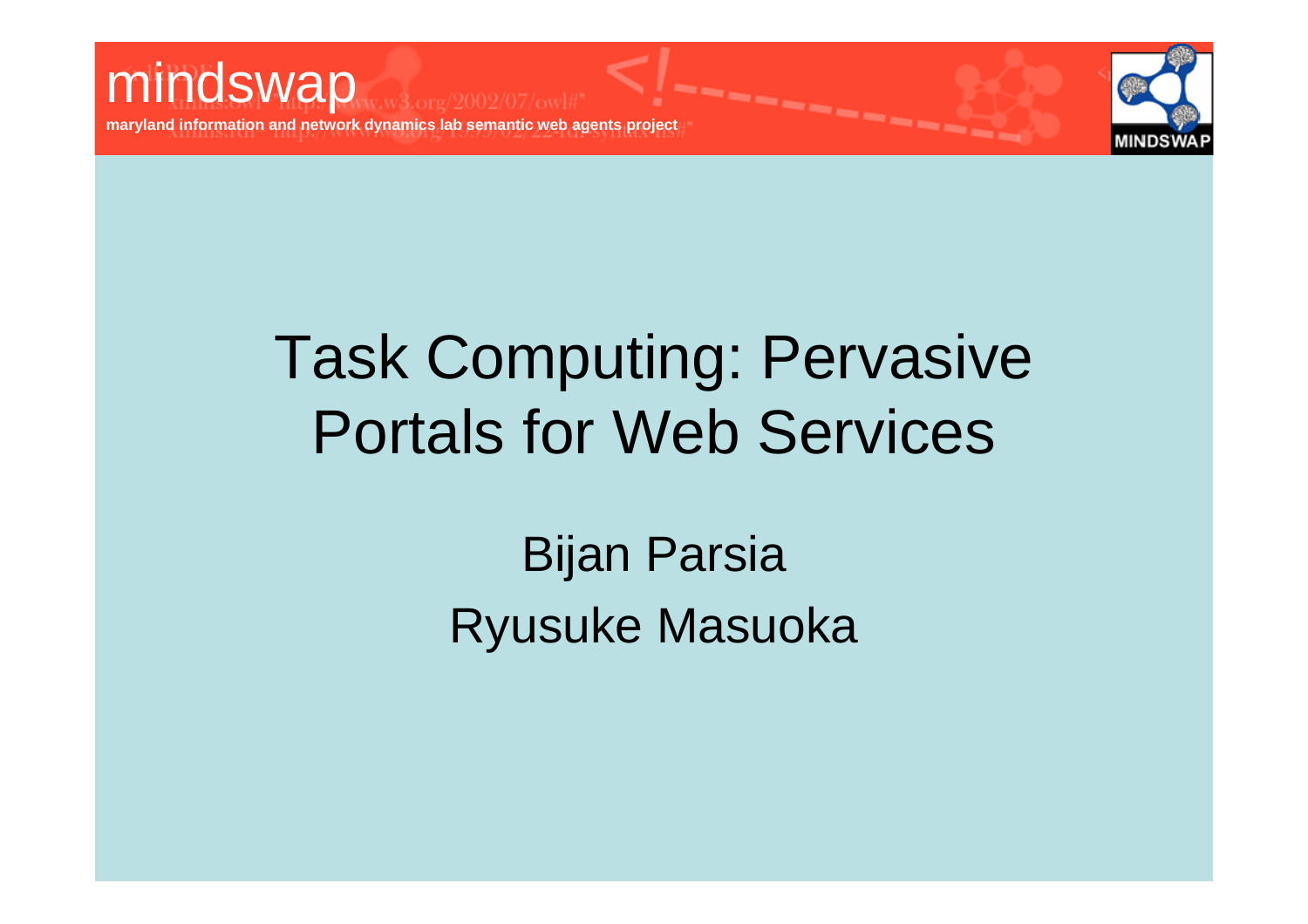

# Service Oriented Archictecture (SOA)

- New paradigm for distributed computing?
- Extreme message orientation
	- –Was: messages more like method calls
	- – Moving toward: messages as *documents* – Push version of the Web?
- Very loose coupling
	- – Vertically: Language, OS, implementation independence
	- Horizontally: composable components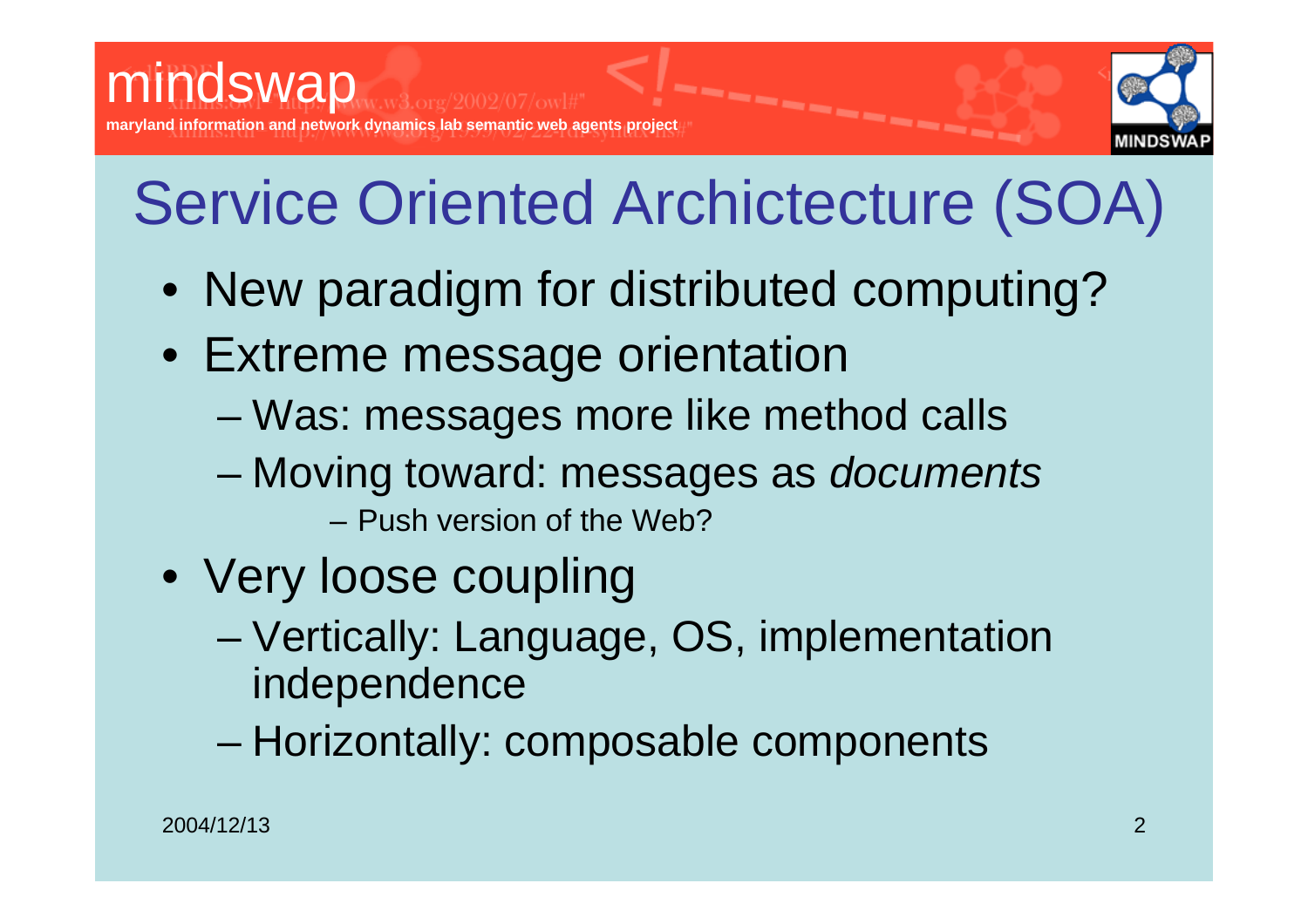



### SOA on a Web Scale

- Web Pages and Web Services
- Ubiquitous Services
	- Web Clients everywhere
- Services abstract over agents
	- –Agents offer services
	- Service orientation hides suppliers
	- Agents avail themselves of services
		- Web Browser (a "user agent")
		- Web Crawlers
		- Dual Use!
- How to manage Services for Users?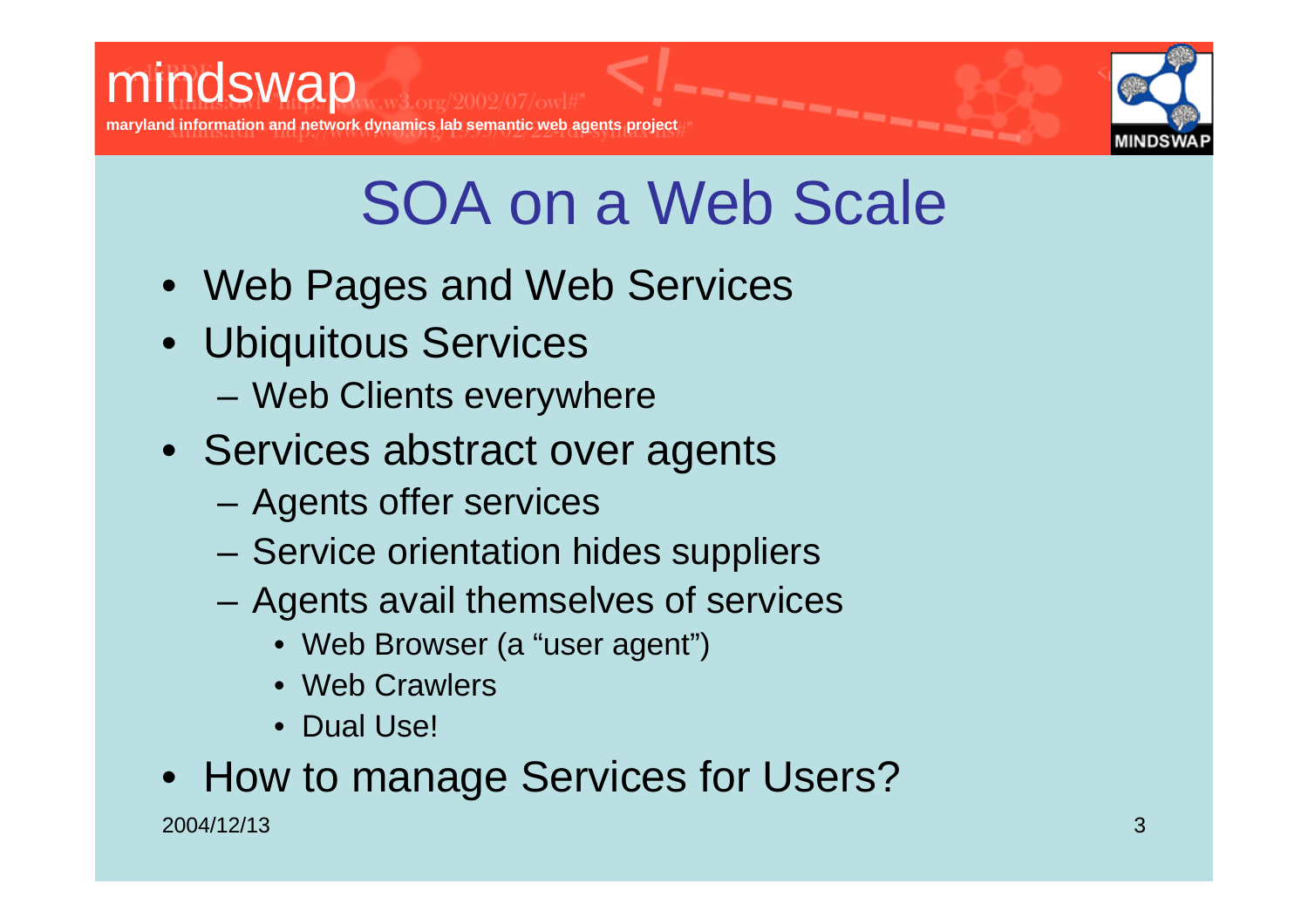



# Goal of Task Computing

• User wants to do "Tasks"

# Filling the gap

• "Services" offer means –Web services, UPnP services etc.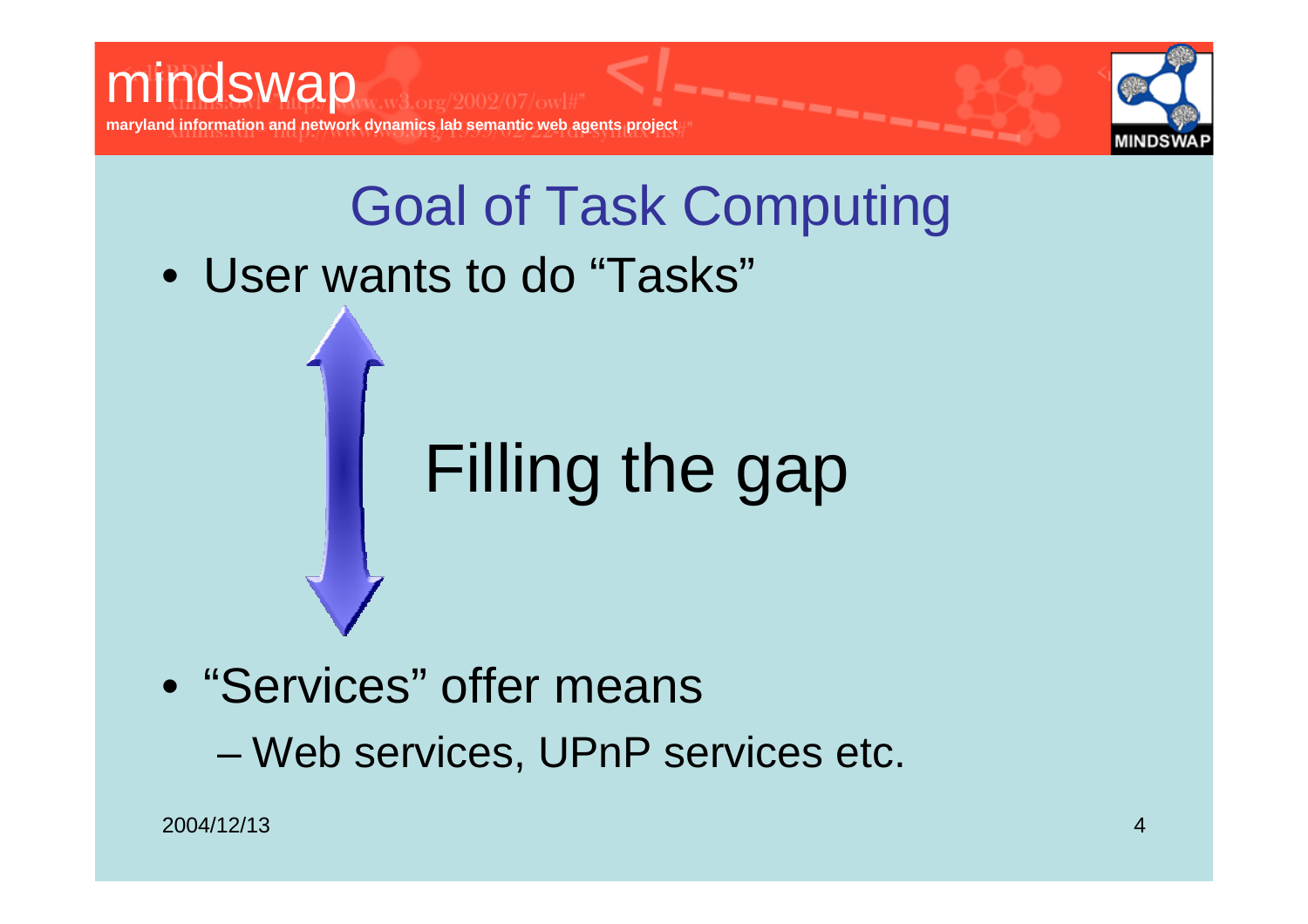

#### Task Computing (at the technical level)

- "Task Computing" is computation to fill the gap between user's tasks and the available means
- Three aspects:
	- Grasp the current environment
		- Find what's available
		- Understand it
	- Connect it to user's tasks
		- Organize the available
		- Suggest sensible possibilities
	- Manipulate the current environment
		- •Enactment not the only interaction
		- •Extend the available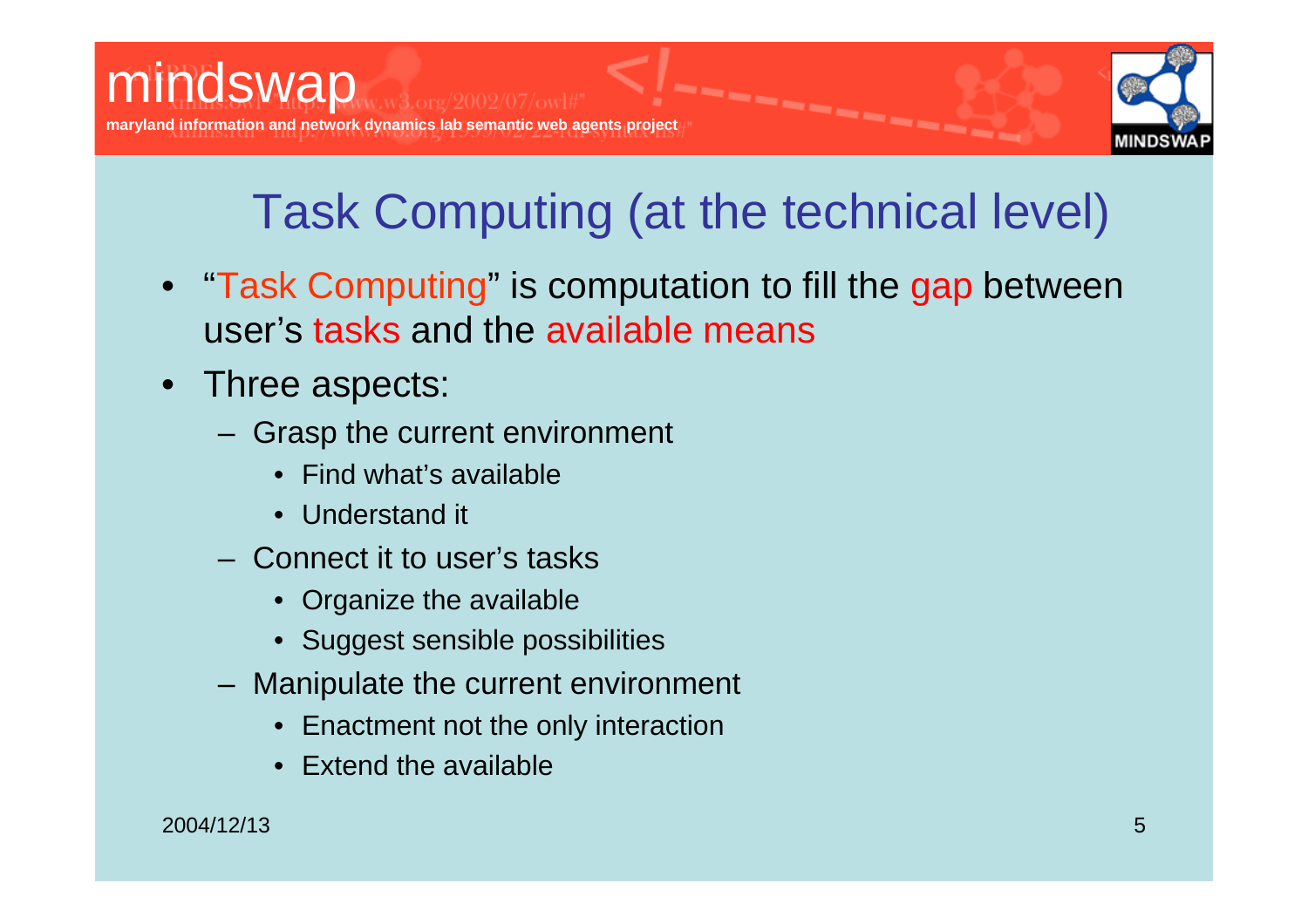

# Grasping the Environment

- User agent discovers services through UPnP
- Then gets the Semantic Service Description (SSD) of each found service through UPnP request
- Business card metaphor:
	- With a business card (SSD), you can put the person (service) in a social context (Web ontology)
	- –– Then you can interact with the person (service)
- Role & situation dependent filtering
	- Administrator vs. meeting participant

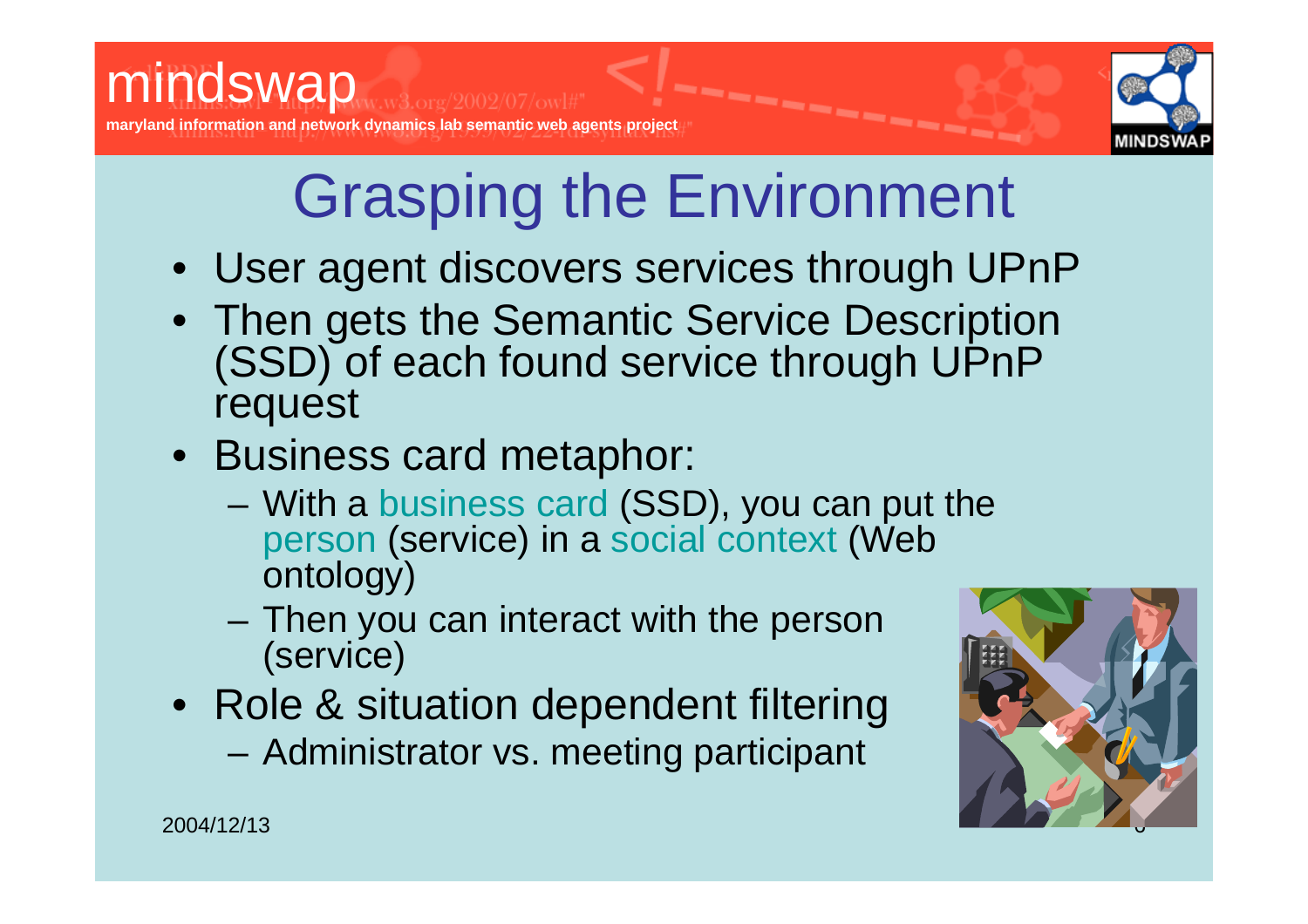

# Presenting the environment

- Publish based Filtering
	- On user's devices (configured by user)
	- and the state of the state Remote (bookmarks, search engine)
	- –– Environmental (UPnP)
- Description
	- –Use concepts of right granularity and "flow"
- Composition
	- Visible to the user
	- Hidden from the user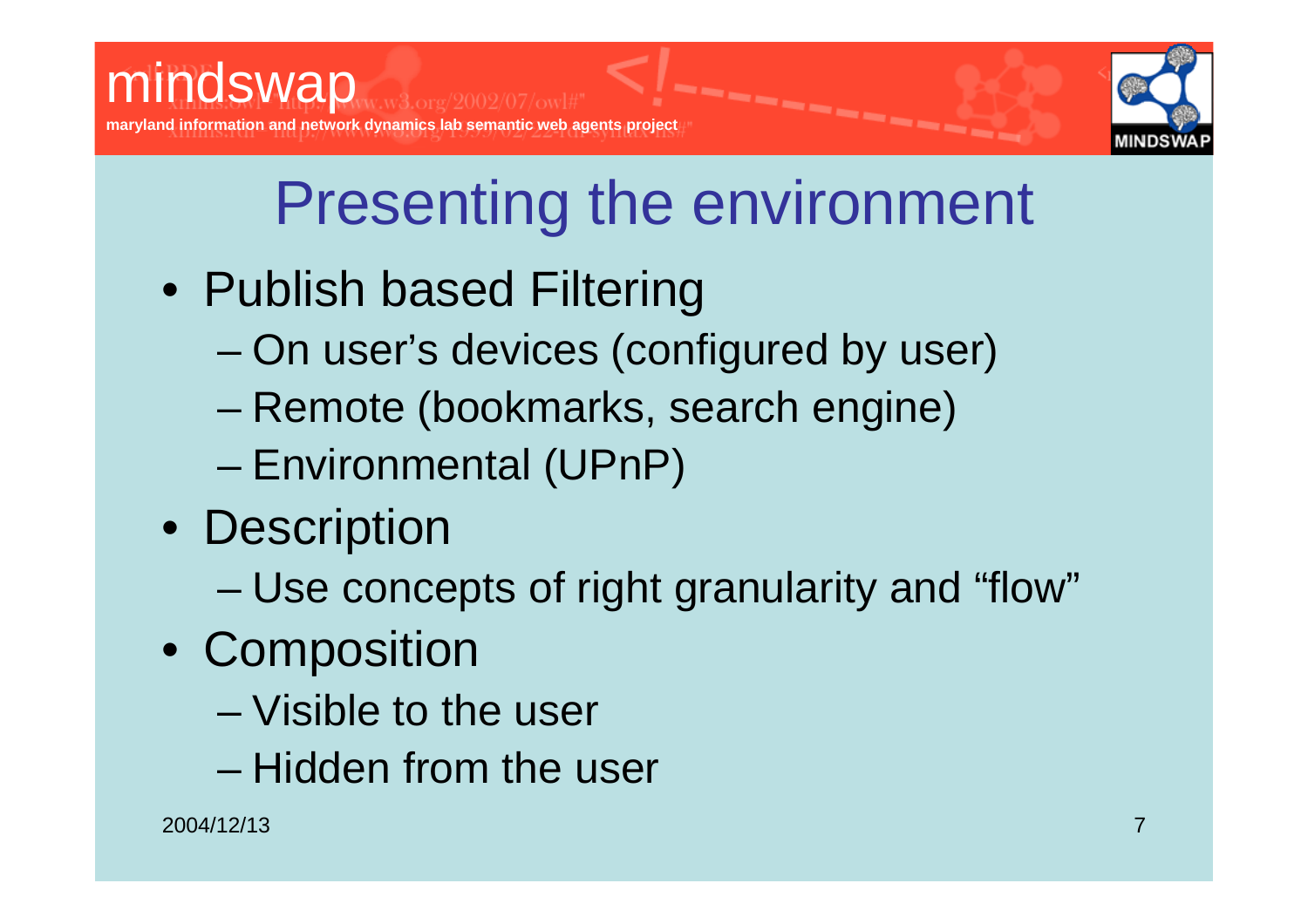**maryland information and network dynamics lab semantic web agents project**



#### Semantic Service Compositions

What to do with this big stack?!

How do we hook up to our tasks?

Grain:

Single services not useful 2-step compositions, useful

2-step compositions categorize the services in user-saliant ways

2004/12/13Addr: AddressWP: Web Page

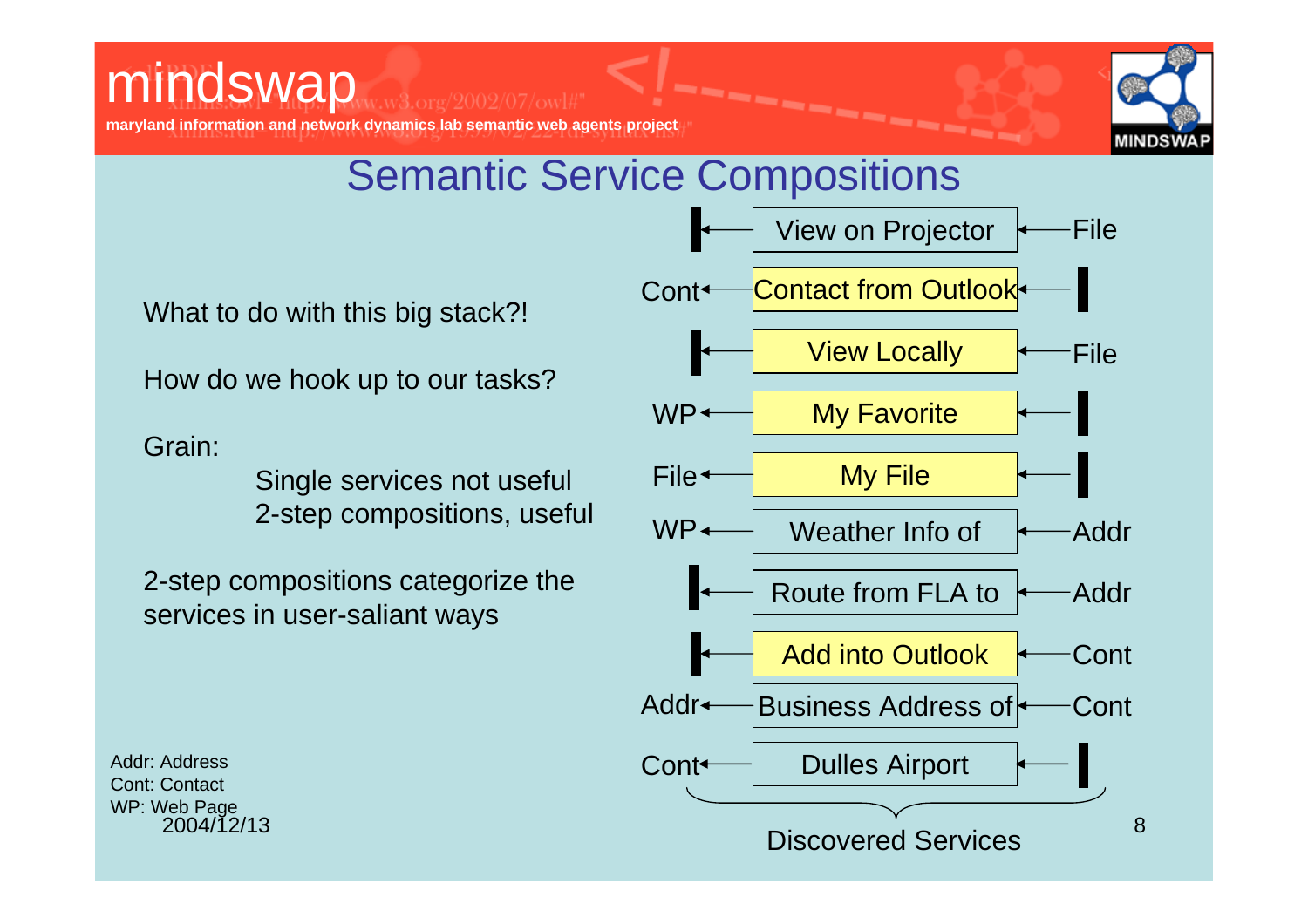**maryland information and network dynamics lab semantic web agents project**



#### Semantic Service Compositions

| G)<br><b>STEER - Composition - Microsoft Internet Explorer</b>                                                                                              |    |
|-------------------------------------------------------------------------------------------------------------------------------------------------------------|----|
| Edit<br>View<br><b>Favorites</b><br>Tools<br>File<br>Help                                                                                                   | 7. |
| Update<br><b>Discover</b><br>31 services found                                                                                                              |    |
| $\checkmark$<br>Construct<br>View on Projector<br>Execute<br><b>Local File</b><br>$\checkmark$                                                              |    |
| ×<br>Execute<br>Construct<br>Add (Contact) into Outlook V<br>Contact - Labrou, Yannis                                                                       |    |
| Execute<br>Construct<br>Route from FLACP to $\vee$<br>Address - DCA - Reagan National Airport<br>View Map of<br>Route from FLACP to<br>Bank (Address)<br>A٥ |    |
| <b>Cont: Contact</b><br><b>Initial Compositions</b><br>WP: Web Page<br>2004/12/13                                                                           | 9  |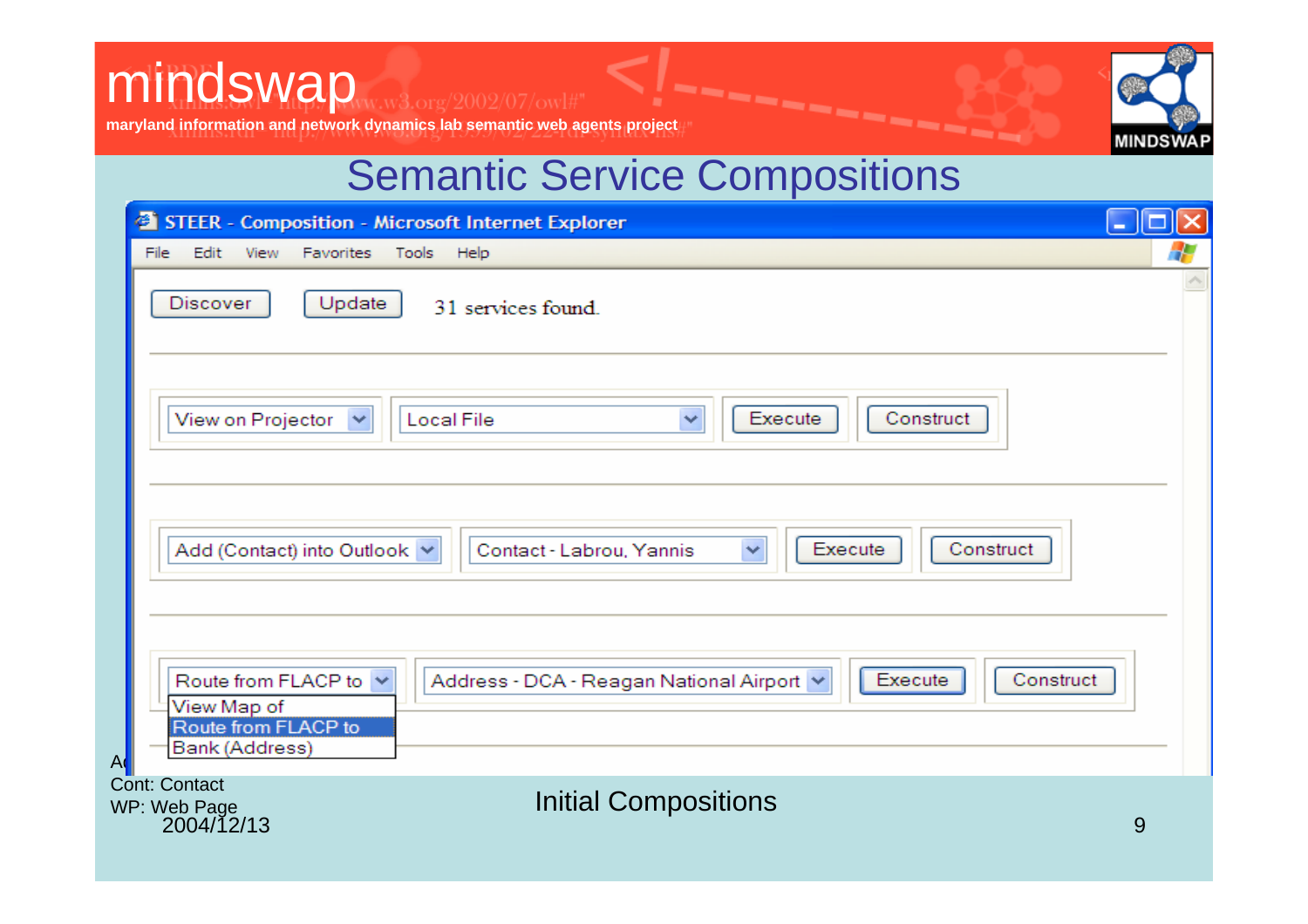**maryland information and network dynamics lab semantic web agents project**



## Extending Compositions

View on Kiosk Weather Info of Business Address of My Contact

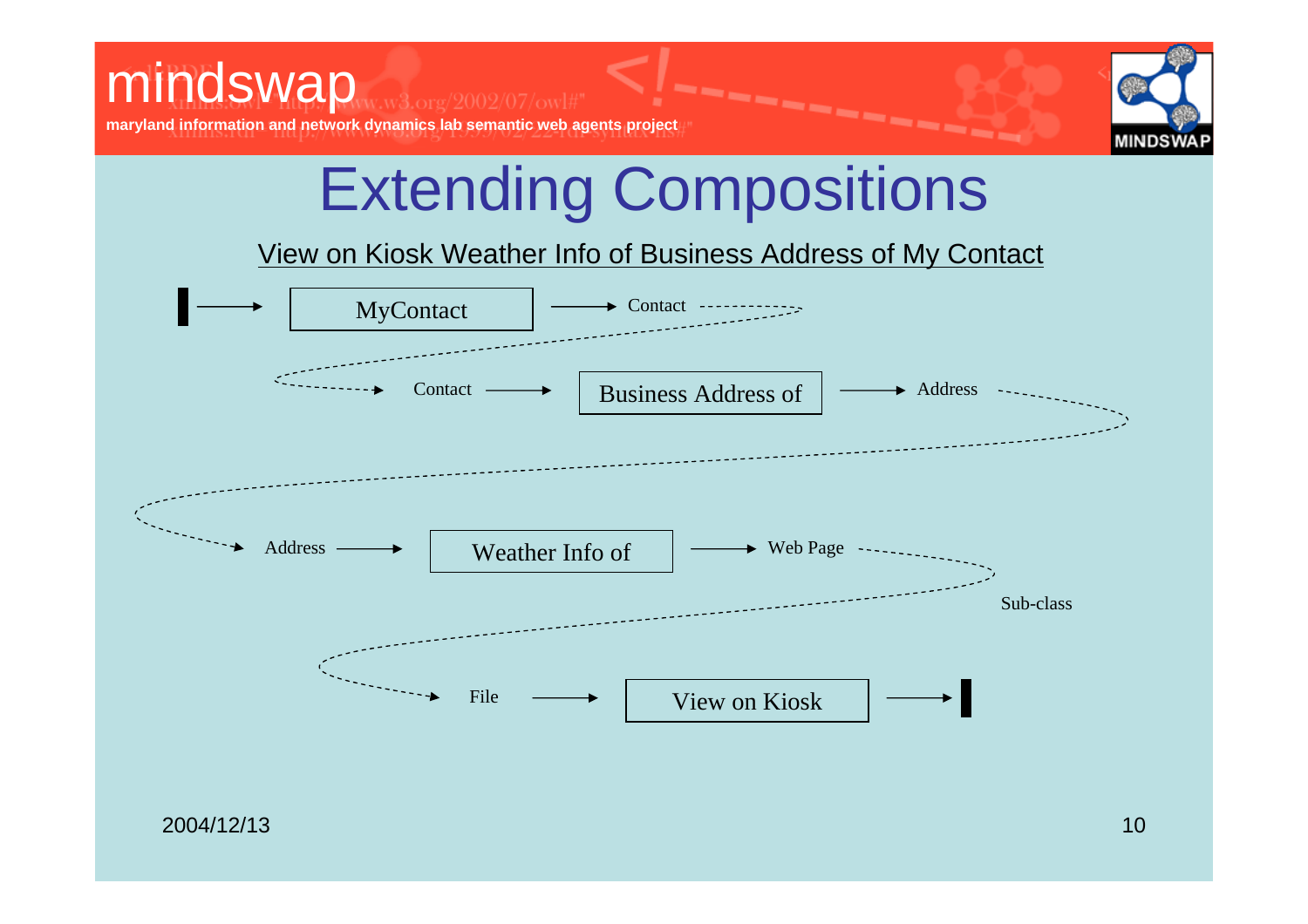#### mindswap **maryland information and network dynamics lab semantic web agents project**



#### Pervasive Environment

- Choices of devices to interact are already good specifications of user's task
- Devices as embodiments of services
	- $-$  Devices with their physical  $\,$ embodiments have much simpler, straight-forward, and well-defined semantics.
- •**Oligopoly of device** ontologies by manufactures will contribute to much less complexity.

2004/12/13



 11 Communicator: An Eye-mediated Real World Pointing Figure adopted and modified from "Real Eye Device," Y. Mitsudo and K. Mogi, Pervasive 2002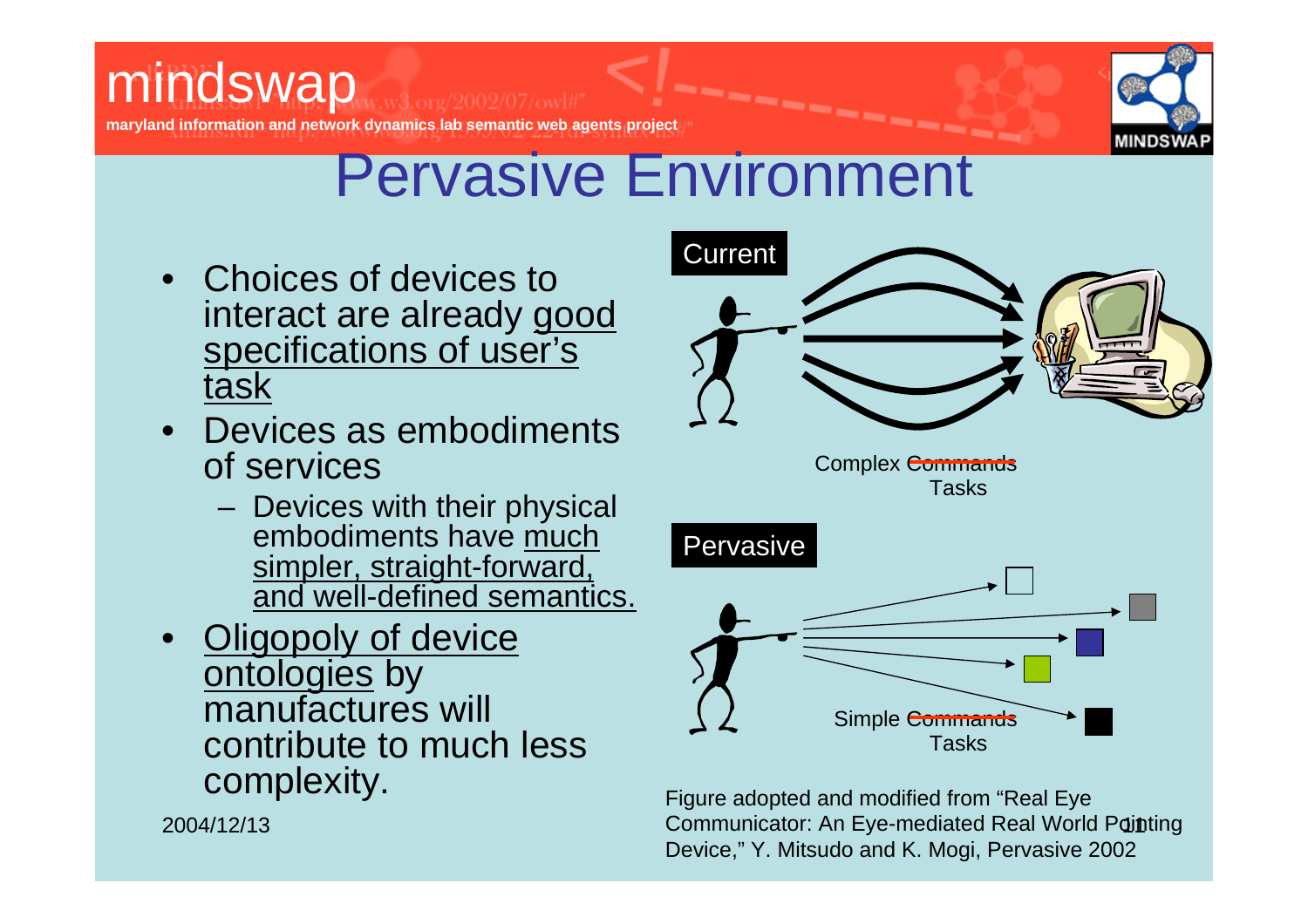



# **Service Granularity**

- Not too big, not too small
- Granularity of word or phrase
	- –– The system can have smaller or larger components internally,
	- But it should be presented to the user only when its granularity is right, or
	- –– You should make its granularity right by consolidating or splitting up View on Projector My Contact

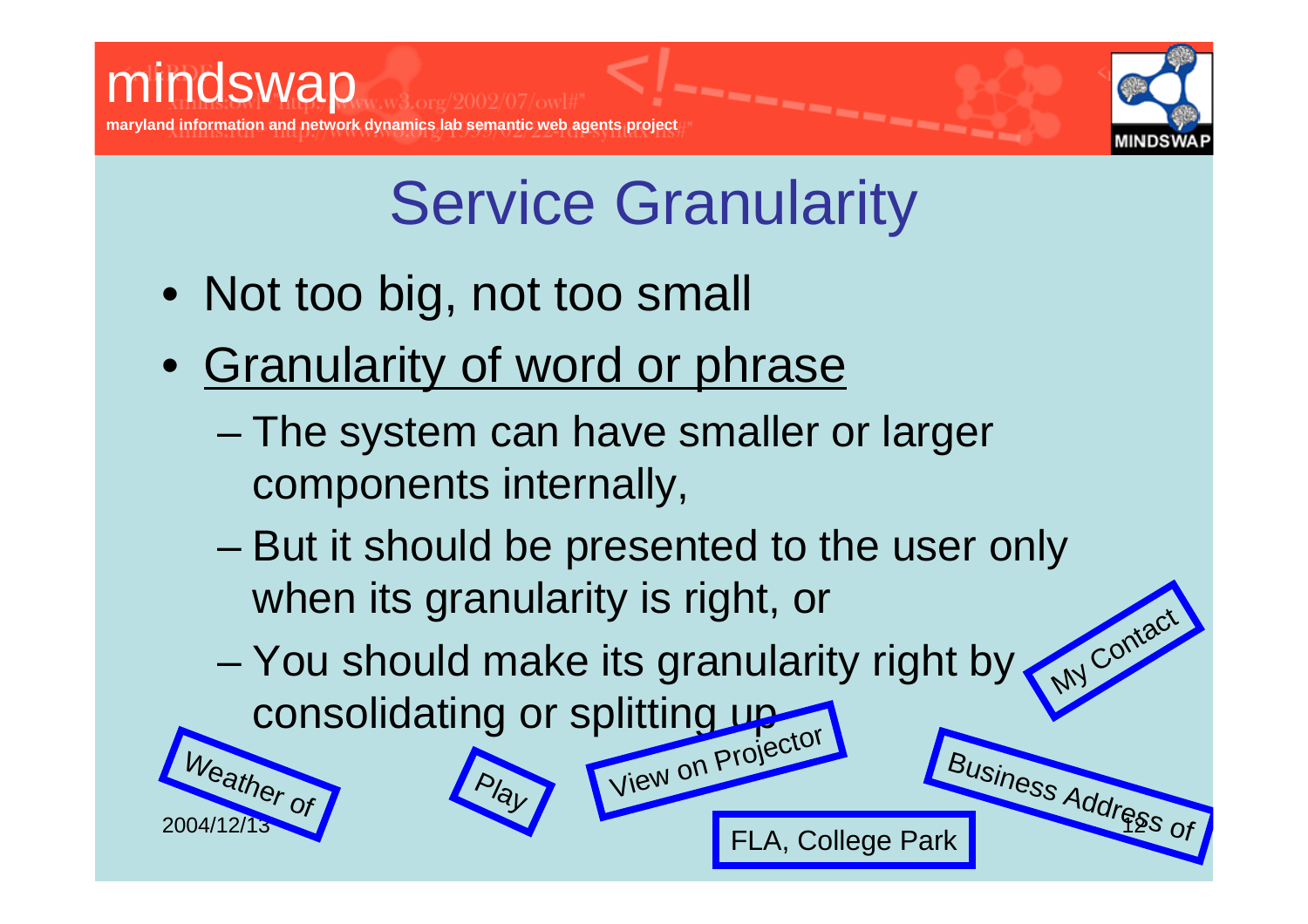### mindswap www.w3.org/2002/07/owl#"

**maryland information and network dynamics lab semantic web agents project**



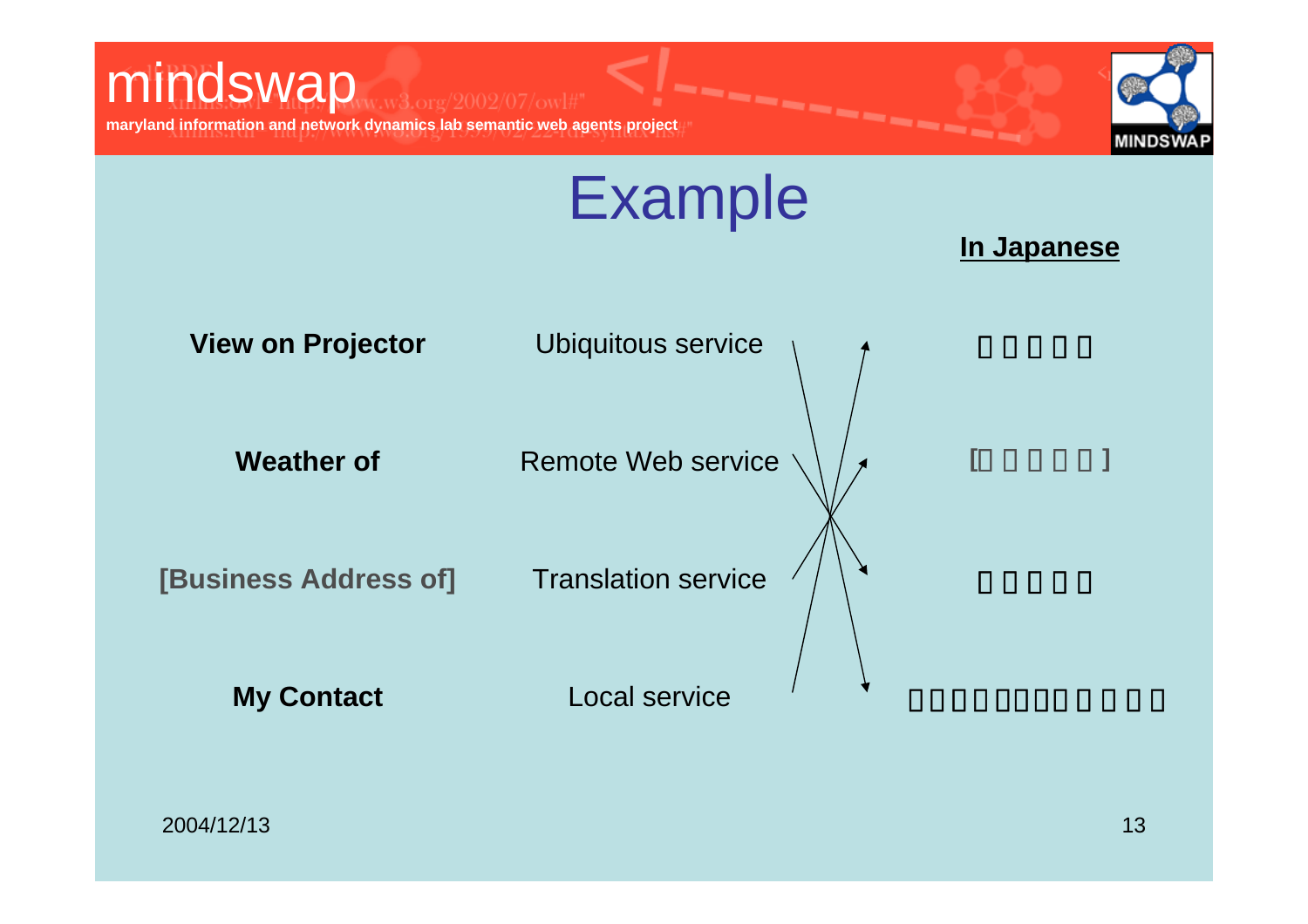

**maryland information and network dynamics lab semantic web agents project**

## Hidden compositions

- Some steps the system composes for user
	- Translation services
		- Meaning preserving (at least, entailment)
		- Not of significance to the task
			- Enabler, not facilitator
		- Arbitrary number (depth and width)
	- Fuse appropriate translation chains
		- User sees more useful combinations
- Saved compositions
	- Describe complex workflow as a phrase
	- Future: connect with HTN planning
		- Not fully grounded compositions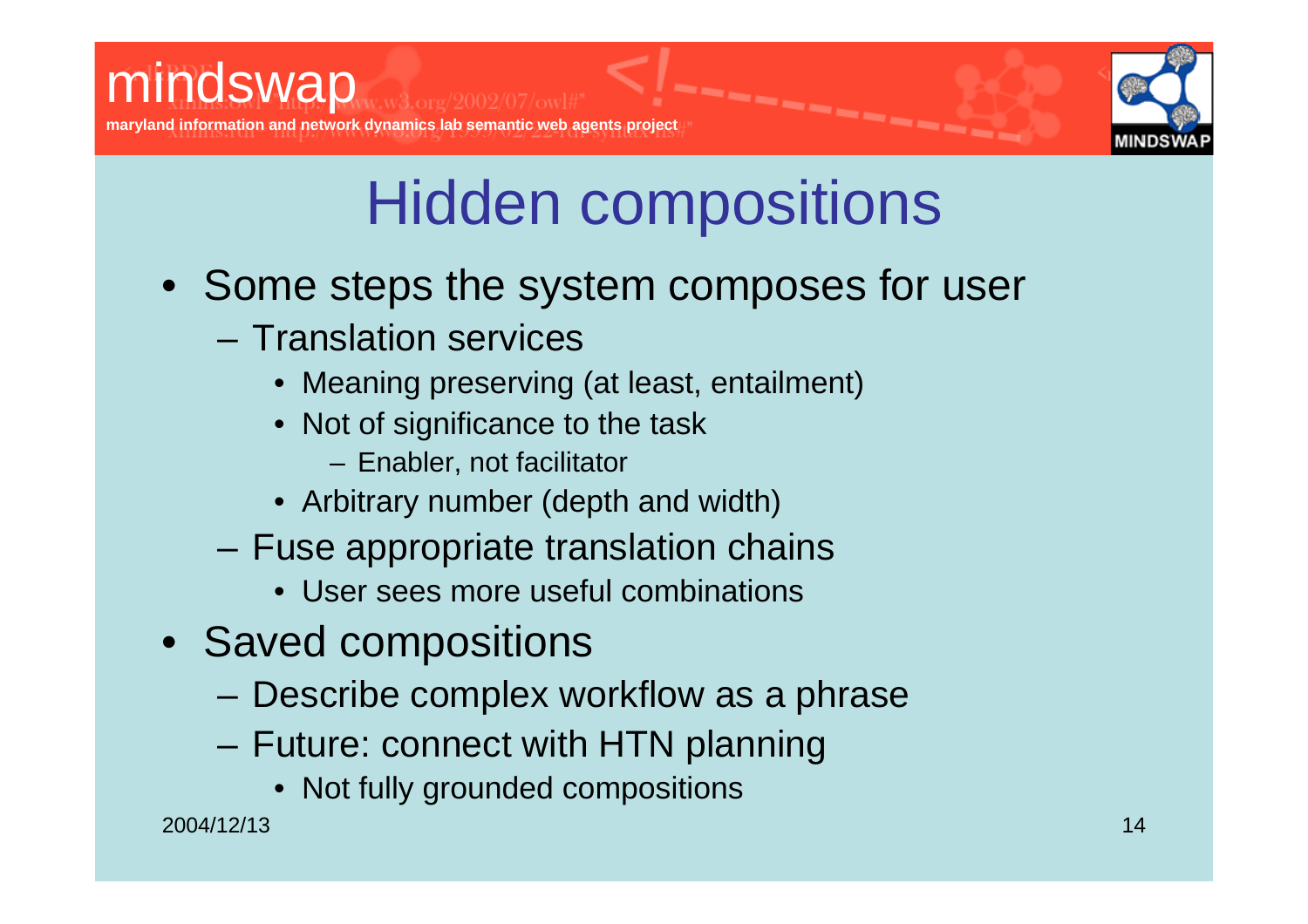

# Manipulating the Environment

- The user "publishes" services from OS/App/OWL objects, and OWL-S
	- –"Publish a service" <sup>=</sup> Make the service's OWL-S through UPnP
	- – Virtual, augmented or specialized services
		- Compositions, partial specializations, information
- Numerous unique ways of publishing services

and the state of the state White hole, bank service, multimedia publisher, image generator, etc.

2004/12/13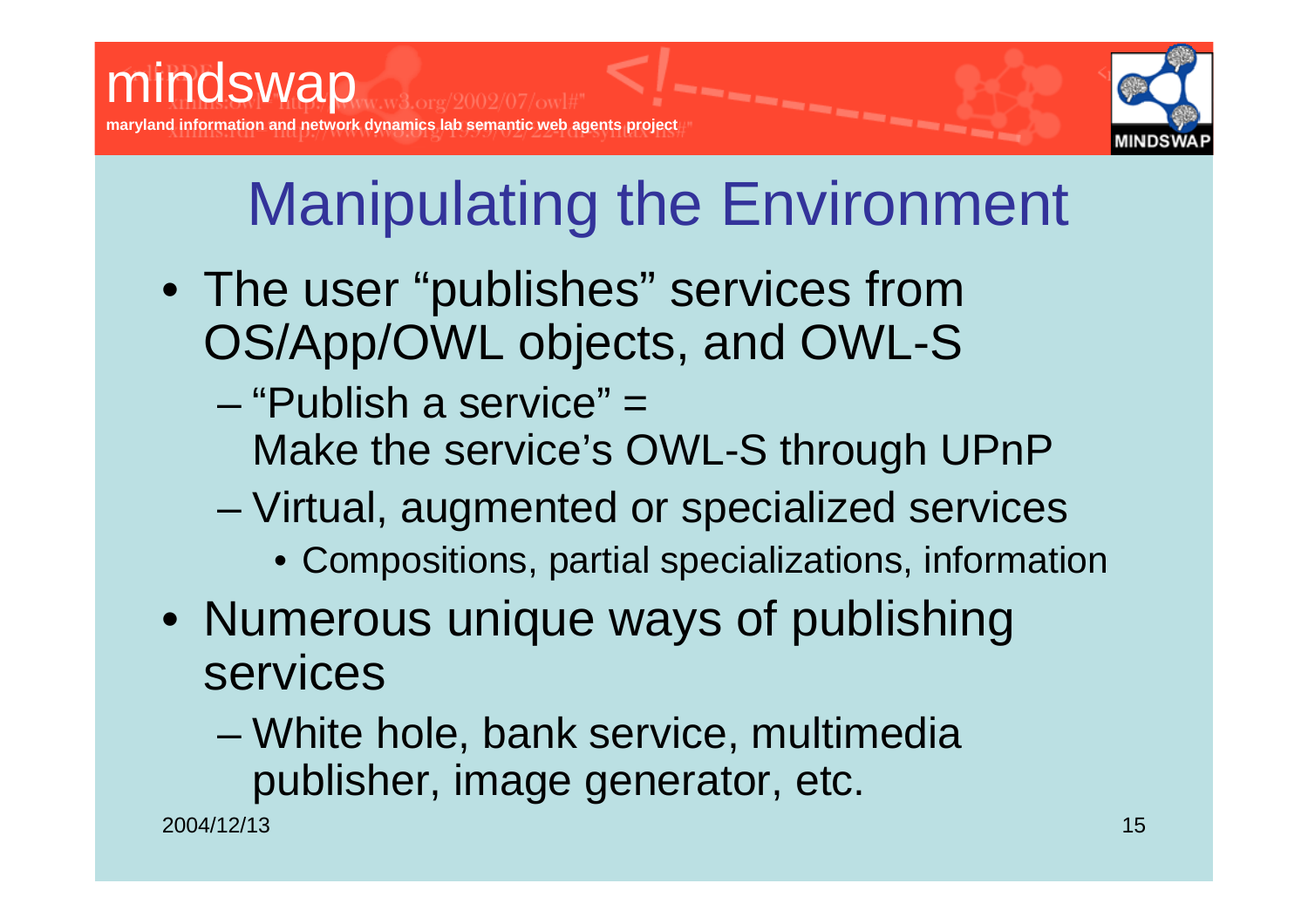#### mindswap **maryland information and network dynamics lab semantic web agents project**



### White Hole

- Drag and drop acquisition
	- White hole "spews matter"
- Takes files, URIs, OWL "objects", photos, service descriptions
	- $-$  If there is a service description, fine
	- Otherwise, generate appropriate one
		- "Object providing" services
- Service management with "PIPE"
	- and the state of the state – Lifetime, access time, local vs. pervasive
- Other publishers work similarly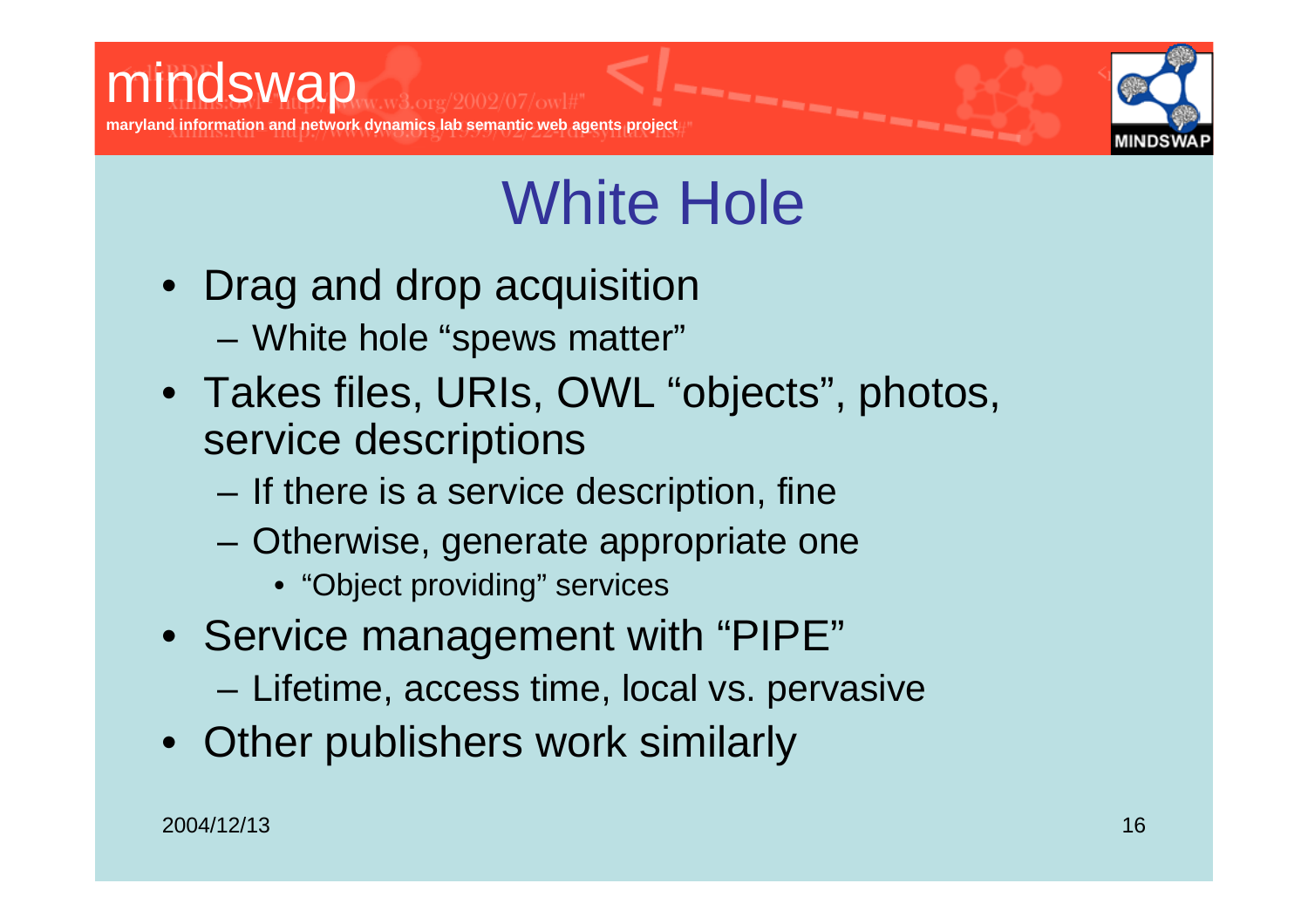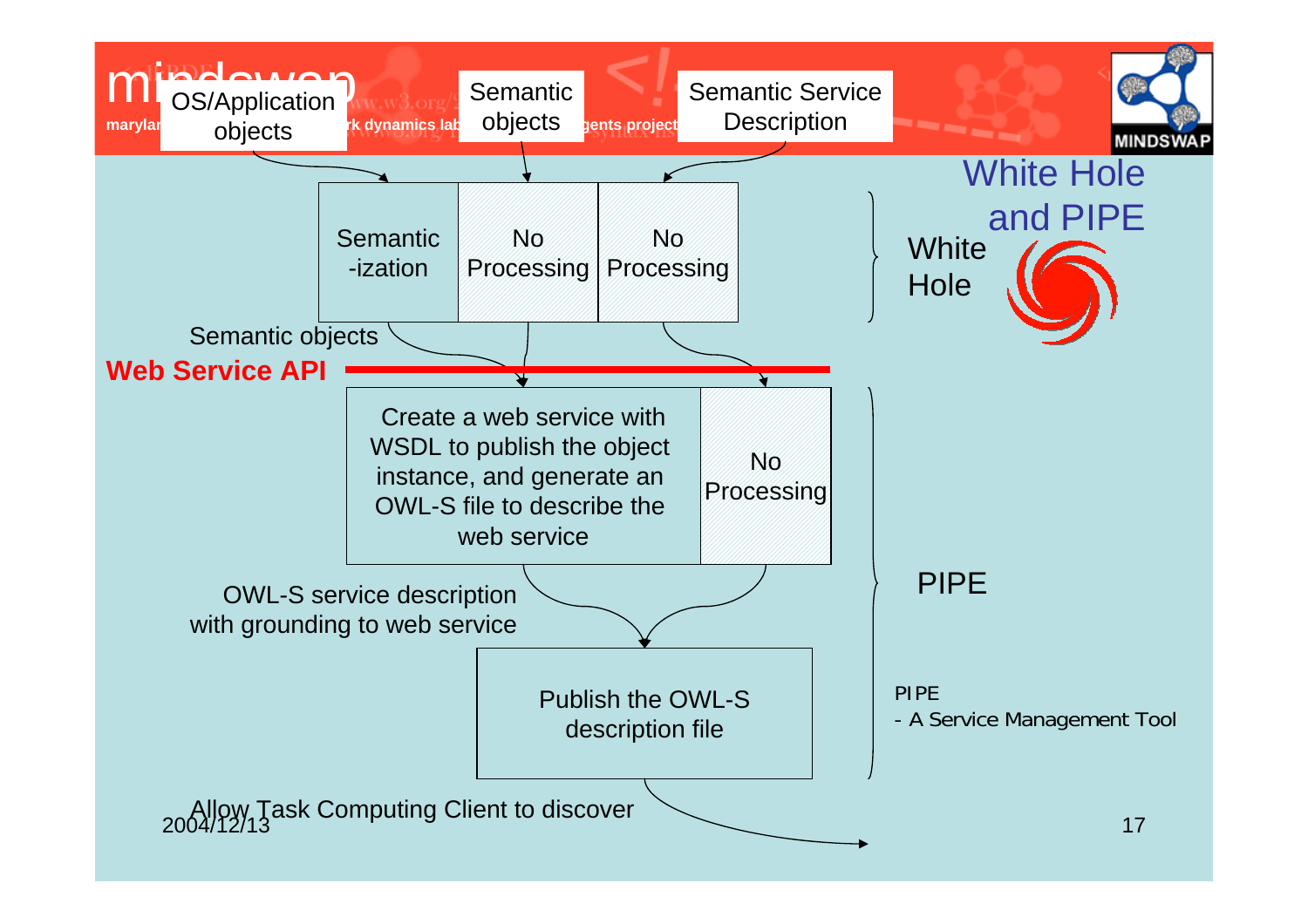

#### Concepts and Objects

- Like a MUD or MOO
	- Objects are given to the system by description
	- and the state of the state Users interact based on those descriptions
- Builtin description generation
	- Dragging a file on the white hole
		- Does something useful
		- By generating a default description
- Systematic service metaphor

–– Everything, even a contact, is a service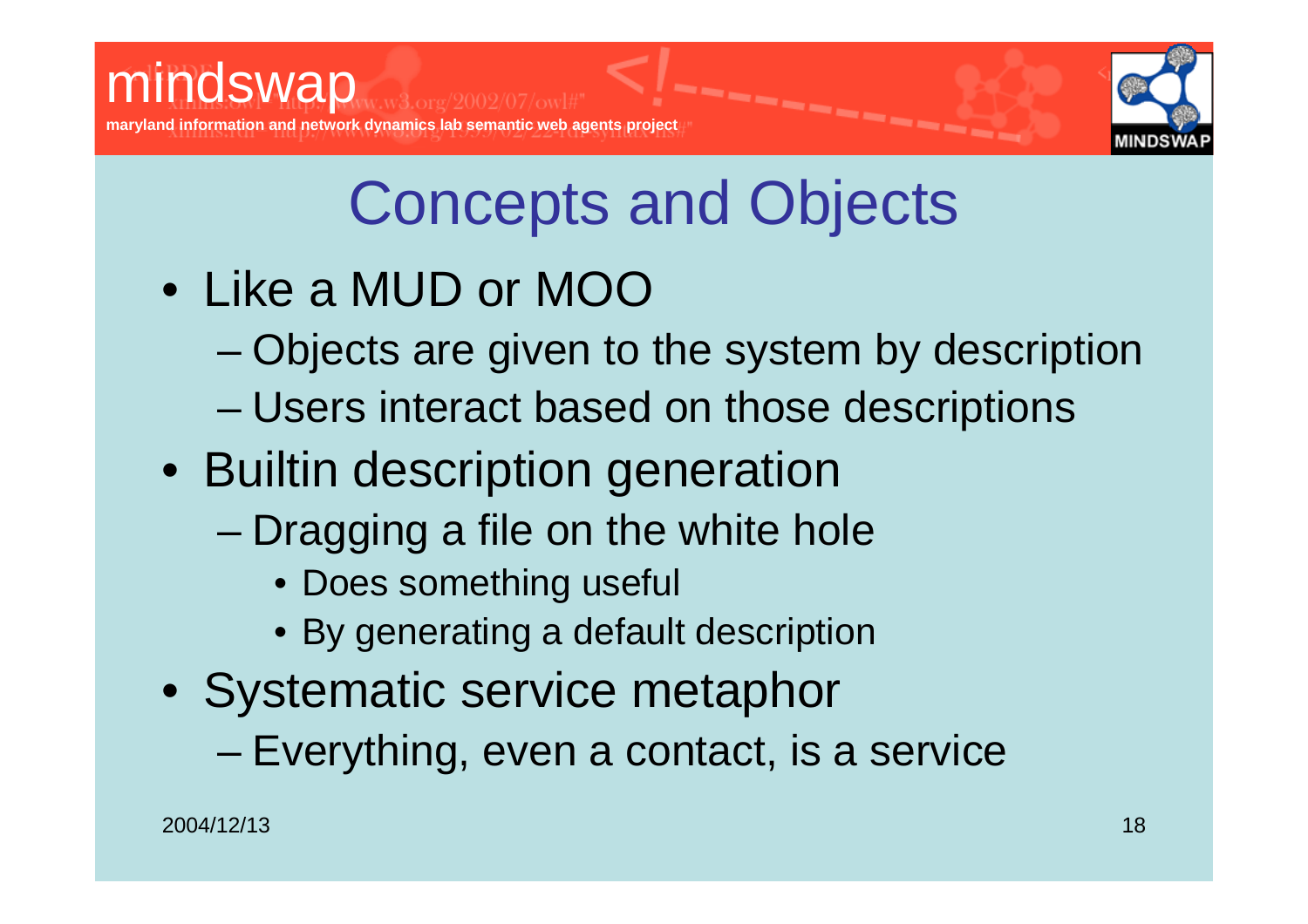



#### Pervasive Portals

- Environmental salience
	- Resident devices
	- and the state of the state Admin established service descriptions
	- and the state of the state Mobile devices and service descriptions
		- Hugely dynamic!
		- Publishing allows for more permanent effect
- Localize service *descriptions*
	- With network, all services always available
	- Manage services by managing descriptions
		- Locations are *categories*